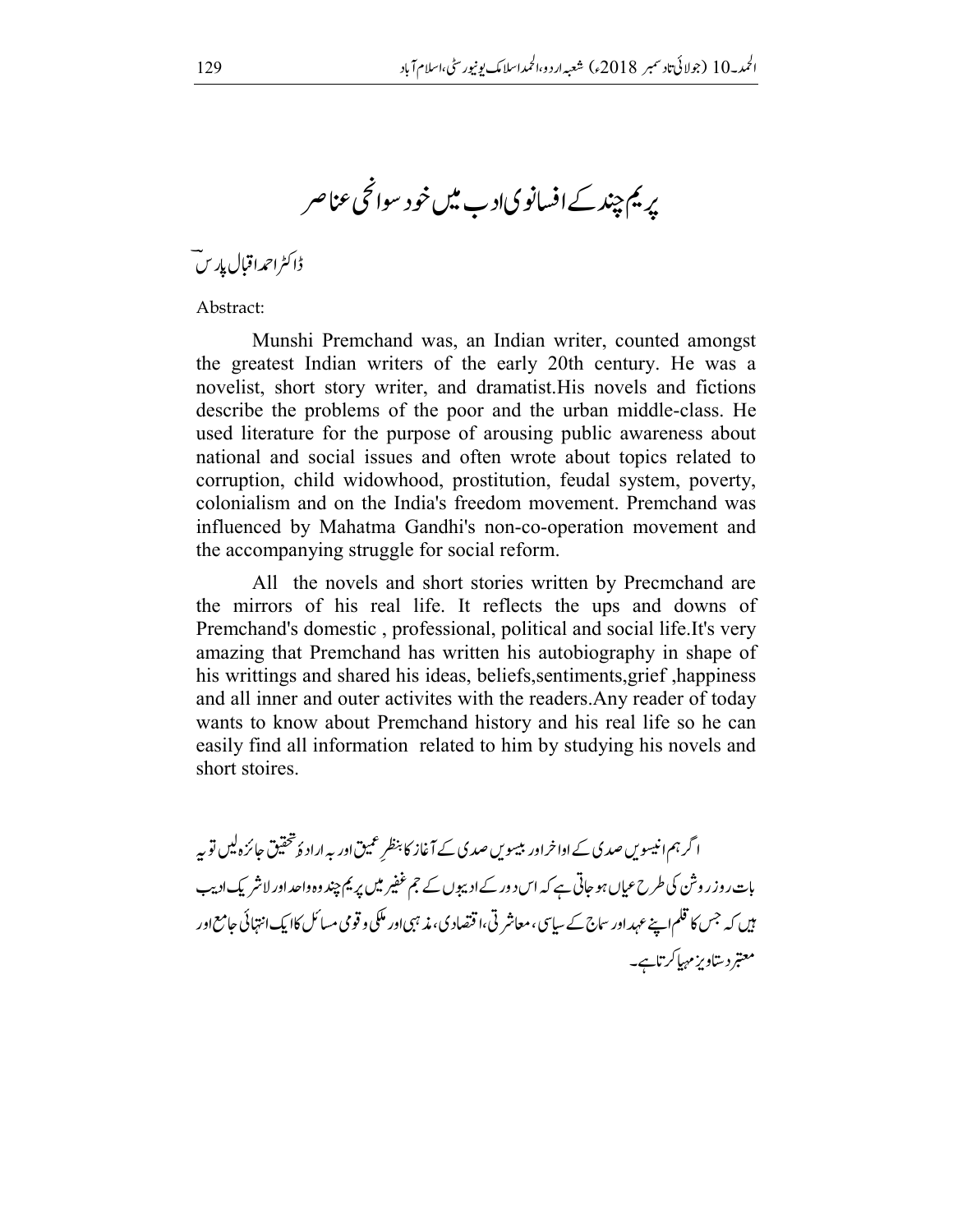پریم چند کے اد بی سفر کا آغاز ناولوں سے ہوتاہے جو''اسرارِ معاہد'' سے شر وع ہو کر'' منگل سوتر'' پر اختتام پذیر ہوتاہے۔ نیچ میں مخضرافسانے کاسلسلہ بھی چل نکاتاہے جس کیا ہتدا'' سوز وطن'' کی صورت میں ہوتی ہےاوراختیآم'' وار دات'' کی شکل میں ظہور پذیر ہو تاہے۔ایک مختصر وقفہ ڈرامہ نگار کی کا بھی ہے جس میں اگرچہ اُس جوش وحذبہ اور حدیّت کا فقدان ہے جو موصوف کی دیگر تخلیقات کا طریۂ امّیاز ہے تاہم اس میں بھی پر یم چند کی زند گی کی ہلکی ہلکی جھلکیاں دھیرے دھیرے سر نکالنے کے لیے بیتاب نظر آتی ہیں۔

پریم چند کے نادلوںاورافسانوں د ونوں میں اُس کے تجربات وخود سوانحی واقعات،خلوت وحلوت،عقائد و نظر بات اوراُس کے مشاہدات ومحسوسات کے بڑے واضح، نمایاں اور دلنشیں نفوش ملتے ہیں علاوہ از س بریم چند کی تخلیقات میں اس کے عہد کے نشیب و فراز <sub>دست</sub>اسی اور ساجی حالات وواقعات سب کی ایسی حامع ،مکمل اور مبسوط تصویر کشی ملتی ہے جسے دیکھ کر بلامبالغہ کہاجاسکتا ہے کہ اُن کی تخلیقات جگ بیتی اور آپ بیتی کا حسین امتز اج ہیں۔ پر یم چندخوداس بات کابار ہلاقرار کرچکے ہیں۔ لکھتے ہیں : ''میر ےا کثر تھے *کسی نہ کسی مش*اہدہ پاتجر ہہ پر مبنی ہوتے ہیں۔میں اس میں ڈرامائی کیفیت پیدا کرنے كى كوشش كرتابوں" \_(١)

ایک بارایک خط میں اندر ناتھ مدان کے سوالات کے جواب میں پر یم چند نے لکھاتھا: ''میر ےا کثر کردار حقیقی زندگی سے لیے گئے ہیں گوان کی اصلیت پر پر دہ پڑار ہتا ہے۔''  $(r)$ 

پریم چند نے اپنے پہلے ناول'' اسرارِ معاہد'' میں منادر اور معاہد کے پجاریوں کی عیار پاں،عیاشیاں،سپاہ کارپاںاور کر توت آ شکارا کرکے ہیہ بتانے کی کوشش کی ہے کہ عوام کواُن د و غلے اور کھو کھلے ساد ھوسنتوں اور مذ ہبی پیشواؤں سے ہوشیار رہناجا ہیے اوراُنھیں کڑی سے کڑی سزادے کر معاشر ے کوان مکر وہ لو گوں کے چنگل سے آزاد کر ناجا ہے۔ ناول کے مطالعے سے واضح طور پر ہیریتہ جاتا ہے کہ اس ناول کے واقعات کا تعلق پر یم چند کے مشاہدات و محسوسات اوراس کے عقائد و نظریات سے ہے۔ ڈاکٹررابعہ مشاق کہتی ہیں :

"اول'اسرار معاہد' میں پر یم چند نے ساجی، معاشر تی اور ساسی شعور کے پس منظر میں اس میں آر پہ ساجی عقائد و نظر بات سے اپنی وابستگی کااظہار کیاہے جس کے پس پر دہ ہند و تہذیب و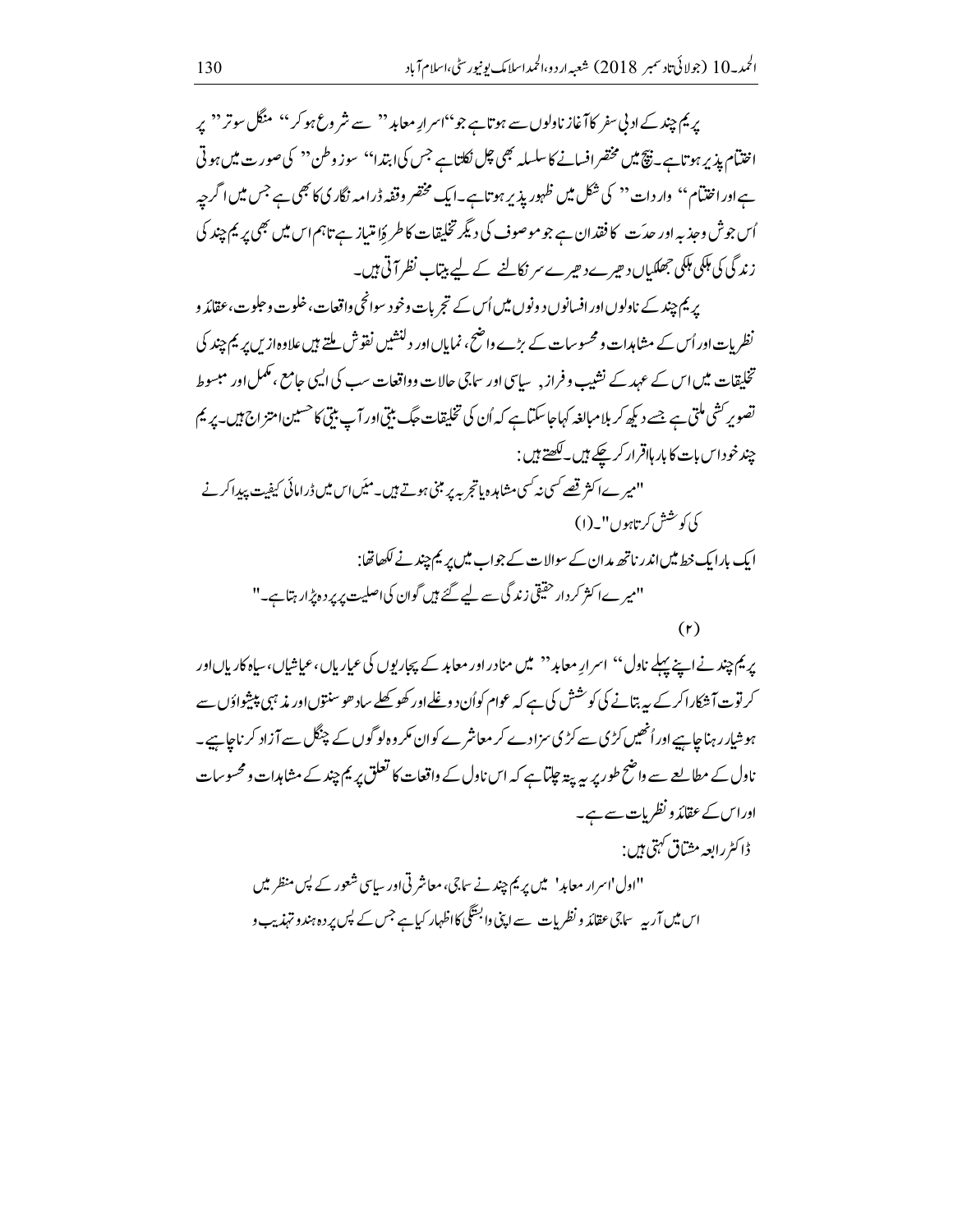معاشر ت میں اصلاح و تغمیر کاجذبہ موجزن ہے۔ یریم چنداس ناول کی پھیل کے بعد بھی ایک عرصہ تک آر پہ ساجیانکارونظرمات کے زیراثررہے"۔(۳) یر یم چند جس قسم کے ماحول میں پر وان چڑھاتھاأس کے اثرات اس کے قلب وذ ہن اور سوچ و فکر کوایک خاص سمت میں ڈھال رہے تھے۔اس زمانے میں آر یہ ساجی تحریک معاشر ے کے ہر ذی شعوراور حساس لو گوں کے قلب وذ ہن کو جھنجورڑ رہی تھی۔ پر یم چند حبیباحساس طبع ادیب بھی اس تحریک سے متاثر ہوئے بغیر نہ رہ سکایہی وجہ ہے کہ اس کی ہر تحریر میں ساجی اصلاحی پیندی کاجو عنصر ہے یہ آر یہ ساجی تحریک کاعطاکر دوہے۔اس ناول کے بارے میں ممتاز نقاد ڈاکٹر قمرر ئیس لکھتے ہیں :

"اس ناول کا محرک اد پی حیثیت سے سمر شار کی تصانیف کامطالعہ ،اُن کی عقیدت،ان کےر نگ میں لکھنے کی خواہش اور ساجی ِ اعتبار سےاس کا محرک آر یہ ساجی عقائد سے وابستگی اور ہند و مذہب ومعاشر ت میںاصلاح کاحذ یہ کہاجاسکتاہے۔'' (۴) یر یم چند کے بارے میں فاضل نقاد کی رائےاس لیے بھی صبح اور معتبر ہے کہ پر یم چند نے خو داپنی آپ بیتی میں اس بات کا بار باراقرار کیاہے کہ اس نے زمانہ طالب علمی ہی میں سر شار کی تمام کیا بیں پڑھ ڈالی تھیں اور وہ سر شار کی طرزتح پرسے حددرجہ متاثر تھے۔

یر یم چند کے دوسرے ناول'' ہم خرماوہم ثواب'' کاموضوع ہندود حرم اور ساج میں بیوہ کامسکہ ہے جب ہم ناول کامطالعہ بنظر غائراور باریک بنی سے کرتے ہیں توبہ بات کھل کر سامنے آتی ہے کہ ناول بمہم خرماوہم ثواب" کے ہیر وامر ت رائےاور پر یم چند میں بے شار باتوں میں مما ثلت اور مطابقت نظر آتی ہے علاوہاز س زیرِ نظر نادل میں بریم چند کی زند گی کی تنیوں جہات یعنی(۱)مشاہدات ومحسوسات(۲) تجربات ماخود سوانحی واقعات (۳) عقائد و نظریات کی جھلکیاں واضح طور دیکھنے کوملتی ہیں۔

ناول کے ہیر وآر یہ ساج کے نظر بات سے نہ صرف متاثر تھے بلکہ وہان نظر بات وتصورات کاہر جگہ پر جار کرتے ہوئے نظر آتے ہیں۔ام ت رائے کی طرح پر یم چند بھی آر یہ ساجی نظریات کے زیر دست مبلغ اور حامی

بیں۔

ناول''ہم خرماوہم ثواب'' کاہم وام ت رائے ہےاور یہ عجیباتفاق ہے کہ پر یم چندکے مشہور ومحبوب بیٹے کانام بھیام ت رائے ہے۔ ناول کاہیر وامر ت پیشے کے لحاظ سے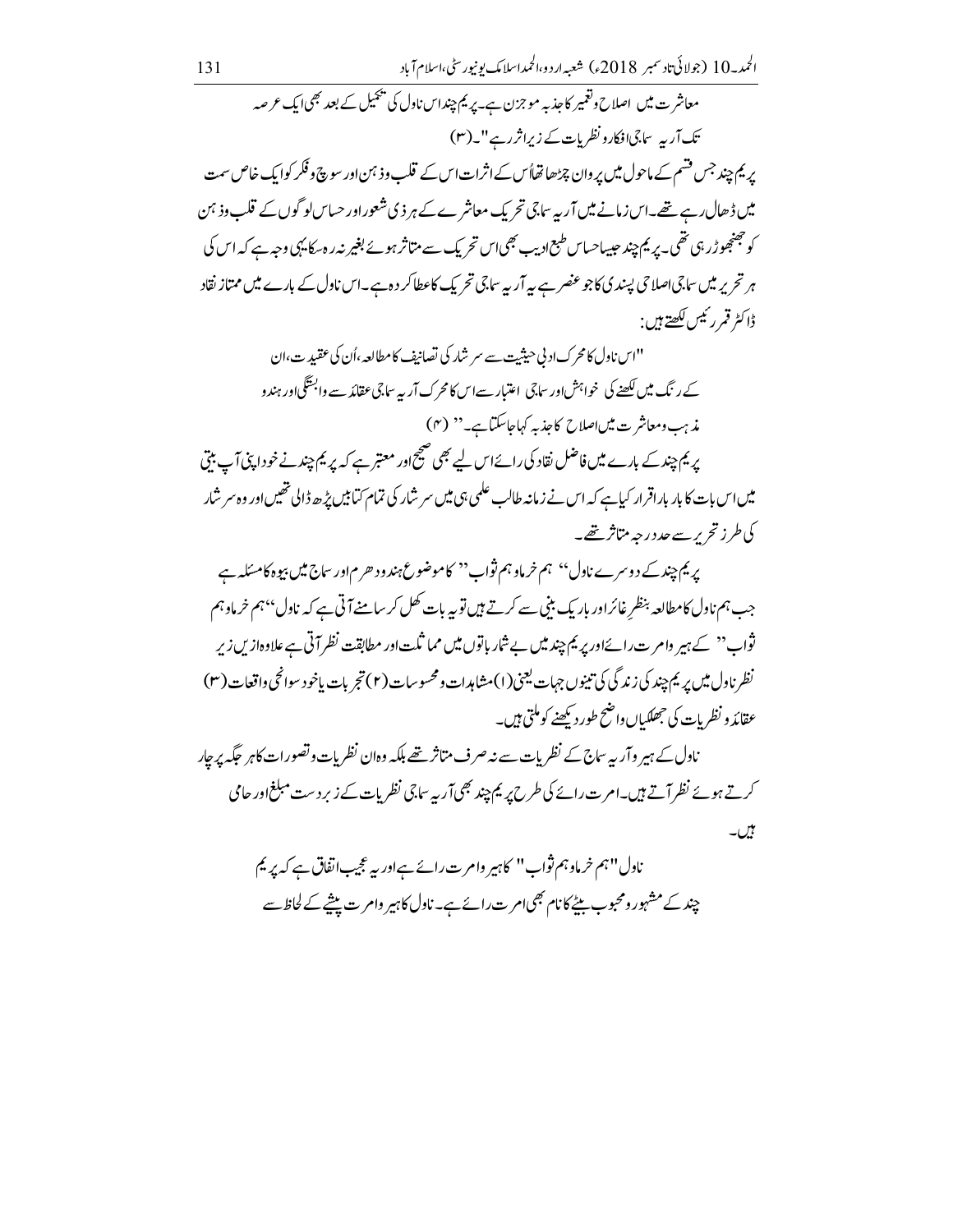ایک و کیل ہیں۔ بچپن میں پر یم چند کو بھی و کیل بننے کاارمان تھاجس کااظہاراس نے خو داپنی سوانح عمر ی میں کیاہے۔ " مجھے ایم اے پاس کرکے وکیل نئے کاارمان تھا" ( ۵) ناول کاہیر وامر ت رائے محبت توپر یماسے کر تاہے گر بعض وجو ہات کی بناپر وہا یک بیوہ یور ناکی طر ف راغب ہو جاتا ہے۔اوراس سے شادی کرلیتاہے بالکل اسی رنگ کامسکہ پر یم چند کی زند گی میں بھی آیاتھا کہ اس زمانہ میں پر یم چند نے بھی <sub>ایک</sub> لڑ کی سے محبت کی تھی جس کااعتراف آخر ی عمر میں انھوں نے شیورانی دیوی سے کیا ہے۔ "آپ(پریم چند) بولےاتھاایک اور چوری سنو۔میں نےاپنی پہلی بیوی کے جیون کال میں ہی ایک عورت رکھ چھوڑی تھی ، تمھارے آنے پر بھی اس سے میر اتعلق تھا۔ میں (شیورانی دیوی) نے کہا'' مجھے معلوم ہے"( ۲) جب پر یم چنداس لڑ کی سے شاد کی کرنے میں کامیاب نہ ہوئے توانھوں نے ایک بال بیوہ شیورانی دیوی سے شادی کر لیااس طرح ان کا بیہ اقدام ہم خرماوہم ثواب کے مصداق کہاجاسکتاہے۔ بريم چند نے ناول'' بيوہ'' '' حلو ۂايثا'' اور'' بازار حسن'' اور''نر ملا''میں کمسنی کی شاد ڳاور بے جو ڑ اور بے میل شادی کو ہدف تنقید بنایاہے کیونکہ پر یم چند نوجوانی کی شادیاور بے میل شادی کے تلخ نتائج کاخو د شکار تھے۔ پہلی بیوی سے نباہ نہ ہونے پراسے ہمیشہ کے لیے میکے بھیج چکے تھے۔اس زمانے میں انھوں نےایک نوجوان بیوہ سے دوسر ی شادی کی اور اصلاح معاشر ت کے میدان میں بڑی جر اُت کے ساتھ عملی قدم اٹھایا۔ڈاکٹر شیم <sub>کل</sub>ہت کی رائے میں عورت اور بیوہ کے مسائل ہی اس ناول کے ابتدائی محر کات تھے ،وہ لکھتی ہیں : "۔۔۔۔ ہم یقین کے ساتھ کہہ سکتے ہیں کہ بیوہ کامسکہ ان کے ذ ہمن پر برابر چھایار ہااور وہ اس کے حل کرنے کی کوشش میں مصروف رہےاس لیےان کے ابتدائی ناول'' ہم خرماوہم ثواب''میں بھی بیوہ ہی کامسکہ ملتاہے۔ایسامحسوس ہوتاہے کہ پر یم چند کی ناول نگار کی کےابتدائی محرکات عورت اور بیوہ کے مسائل ہی تھے۔"(ے) ے۱۹۱ <u>ء</u> میں روس میں محنت *ک*شوںاورمز دروں کے انقلاب نے پر یم چند کے دل ودماغ پر <sub>کہر</sub> لاثر ڈالا۔وہ گاندھی جی کی شخصیت کے زیراثر ویسے ہی اس پسے ہوئے طبقے کے ساتھ گہر کی ہمدر دی رکھتے تھے۔انقلاب روس نے د نیابھر میں مز دور وںاور کسانوں کوخواب غفلت سے بیدار کرکے اپناحق پہچاننےاور لینے کاجذبہ عطاکیا۔ پر یم چند جیسے حساس طبع ادیب نےاس نقلاب کا گہر ااثر لیاجس کاپر تواُس کے ناول'' گوشئہ عافیت '' میں واضح طور پر محسو س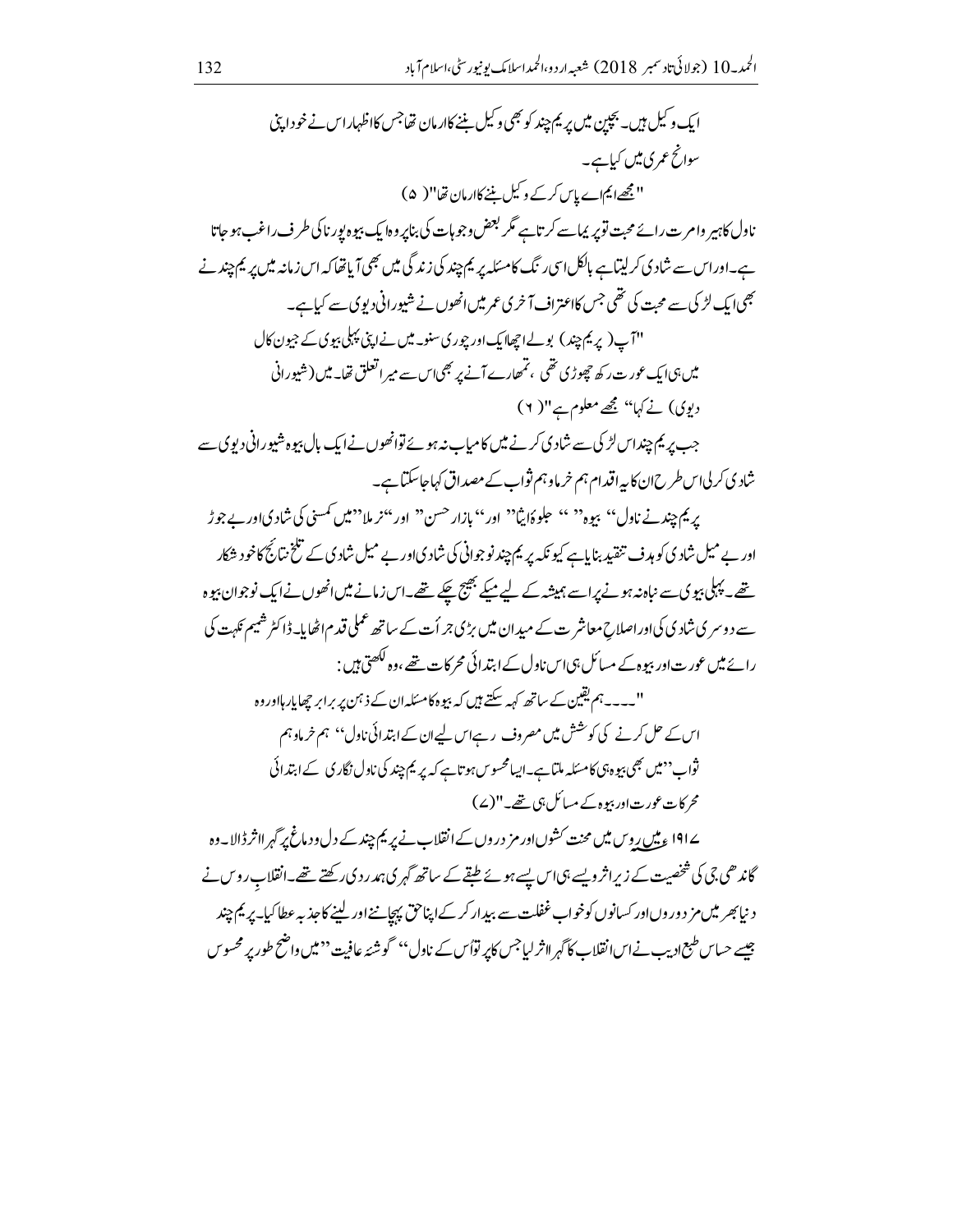پر يم چند کاناول''غبن''اس کے تجربات،مشاہدات،تاثرات،محسوسات،نظریات،شعورِ حیات،تصور حیات، نظر بات اوراس کے خود سوانحی اثرات کابہترین عکاس ہے۔اس میں وکٹر ہیو گواور گالسور دی کے تصورات کی جو ہلکی سی جھلک نظر آتی ہےاس کی وجہ بھی ظاہر ہے کہ پریم چند ناول کی تصنیف کے زمانے میں ان د ونوں حضرات سے بے حد متاثر تھے۔اس ناول کے بارے میں امر ت رائے کہتاہے:

" غبن" كاآخرى نصف سارے كاسارا،انقلابيوں كے خلاف پوليس كے حجوثے مقدمے كى داستان ہے۔۔۔۔ مہم مارچ ۱۹۲۹ ء تک جب کہ پورے ملک میں تلاشاںاورلو گوں کی گرفتار ہاں ہوئیں، غین شاید آدھےسے کچھ کم لکھاگیاتھااور بعد کے آدھے سے زیادہ چھے پرا گراس مقدمے کا سایہ پڑر ہاہو توبہ کچھ تعجب کی بات نہ ہو گی کیونکہ وہا یک ایسامقد مہ تھاجس نے سار کی د نیامیں تہاکا محادياتها" ( ۸)

'چوگان ہستی' کاکر دار سور داسا ایک جیتیاجاگناکر دارے جس کے ساتھ پر یم چند کی رواز نہ ملا قات ہو تی ہے۔ام ت رائےلکھتاہے:

''اد حریجے د نوں سے ایک اندھاا کثر د کھائی پڑتا ہے۔اس کے چیرے میرے، بول جال میں کچھ خاص بات ہے۔اسے دیکھ کرایک ناول کاخاکہ ذہن میں بن رہاہے۔ بڑاناول ہو گا"(۹) پریم چند کے خو د سوانحی واقعات کے ضمن میں مدن گو پال کلیات پر یم چند حلد۔ ۴ کے دیپاچہ میں رقم طراز ہے:

''پریم چند کے سو تبلے بھائی مہتاب رائے کمہی کے راستہ میں راحا جمنی ماد ھوپر ساد کی حو ملی کی طرف اشارہ کرکے کہاتھا کہ پر یم چنداس حو ملی میں کئی بار گئے تھے۔اس کولے کرانھوں نے ناول میں ونے کے گھر کی تفصیل دی۔ کمپی سے قبل ایک حچوٹی سی پلیا تھی جہاں ایک ہھکار کی بیٹھاکر تا تھا جولوگوں کے پیچھے پیچھے بھاگ کرایک ایک پیپیہ کی رٹ لگا پاکرتا تھا۔اس بھکاری کولے کر بھیانے آگے چل کر سورداس کے کردار کی تخلیق کی ۔۔۔۔سورداس کے کردار کے پارے میں گور کھیور کے بدھی ساگرنے مجھے ۱۹۵۴ <u>ءمیں لکھ</u>اتھا کہ ۱۹۱۹۔۱۹۱۸ <u>ءمیں پر</u>یم چند میرے ہمسائے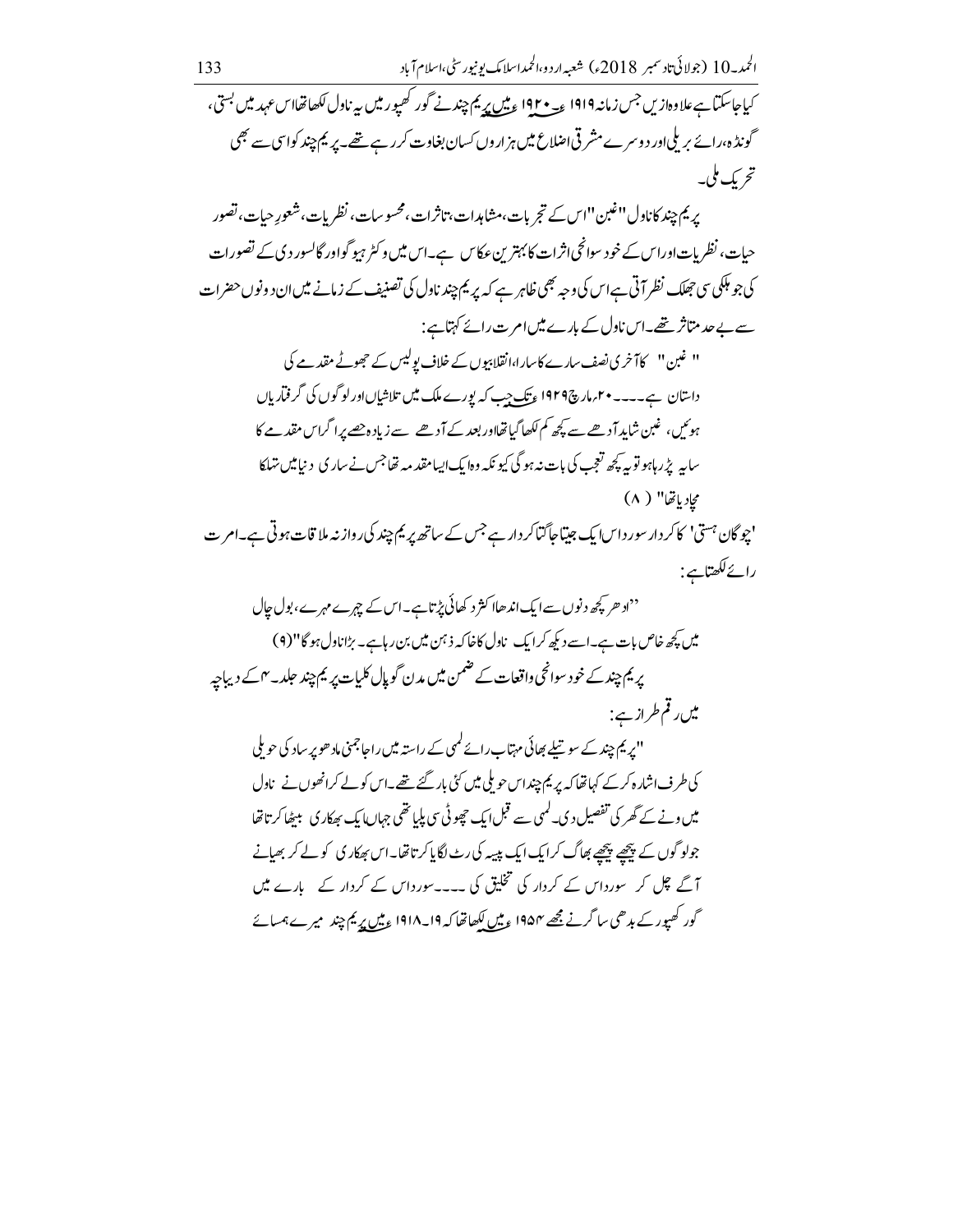میں ایک اندھے بھکار کی سے ملتے تھے اور گھنٹوں یا تیں کرتے تھے، مذاق بھی اڑاتے تھے۔ جسمانی طور پر سور داس کی تخلیق کممی اور گور کھیور کے نامبنائھکاری کی بناپر تھی۔"( ۱۰) اس ناول میں پر یم چند کی زند گی کاد و سر اسوانچی عنصر ہمیں لو نگی کے کر دار میں ملتاہے جو بغیر بیاہ کے ہر ی سیوک کے ساتھ ر ہ رہی تھی۔خود پر یم چند نےا پنی نوجوانی میں ایک عورت کواسی طرح بغیر بیاہ کے بیا پتا بناکر رکھاتھااوراس کااقرارا یک موقع پر شیورانی دیوی کے سامنے کیاتھا۔ ''یرد دُمحاز ''میں پر یم چندا بسے بے شار کر دار سامنے لا باہے جن سے عملی زند گی میں اُن کاواسطہ بار بار پڑ اتھا۔ مثلاً جالاکاور سنجوس و بھنو دایگیہ نارائن ایاد ھیائے جن سے منشی جی کا تعارف کا شی ودیا پیچھ میں ہوا تھا۔ایمانداراور سید ھاساداوشال یںگھ بہیجین لال جو نار من اسکول کور کھیور کاہیڈ ماسٹر تھا۔ نئی رانی کے والد ( لیحنی منور ماکے والد ہر ی سیوک) ناناہے: سولھوںآنےخود غرض،بےایمان،شرابی،لڑ کی کے ذریعےاپنی قسمت بنانے کیاٗمیدر کھتے ہیں۔ ( سوتیلی،اں کے والد ،جوکافی دنوں تک ایسی،پی کسی جائیداد کے سلسلے میں جوڑ توڑ کرتے رہےاور آ خرمیں شاید کامیاب بھی رہے) ان سب کر داروں کاذ کرامرت نےاپنی کتاب'' قلم کاسابی°' میں کیاہے۔ ناول'' میدان عمل'' میںامر کانت کی دالدہ کا بچپن میں مر نا،والد کاد وسر کی شاد کی کرنا،امر کانت کے ساتھ سو تیلی ماں کانار واسلوک، باپ کاسخت گیر روپہ ،امر کانت کا کھدر بیچنابعد میں ہر دوار کے ایک گاؤں میں درس وتدریس شر وع کر دینا، بیہ باتیں اس پر دال ہیں کہ امر کانت کے پر دے میں پر یم چند چھپاہوا ہے جواپنی کہانی دہرار ہاہے۔ ناول'' گوُدان'' میں پر یم چند نے سلیااور ماتادین کے معاشقے کاذ کر کیاہے دراصل پر یم چند نےان کے پر دے میں اپنےر شتے کے ماموں جان کے معاشقے کو پھر سے د ھر اکرایٹی باداشت کوتازہ کیاہے۔ماموں جان کے اس معاشقے کا قصہ پر یم چند نےالگ سے'' میر پی پہلار چنا'' میں بھی کیاہے۔ام ت رائےاس بارے میں اپنی کتاب میں لکھتے بين: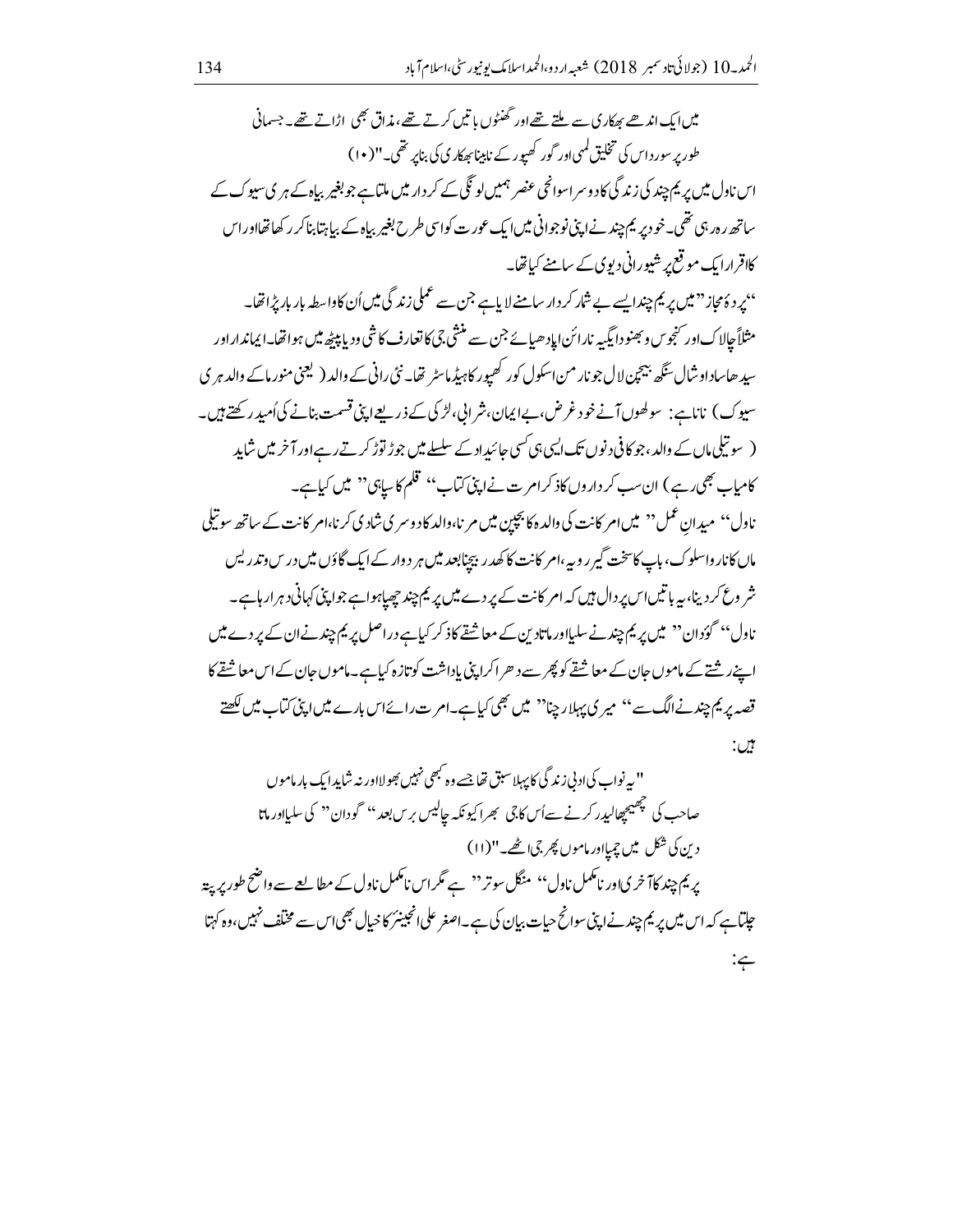"دراصل پہ پریم چند کی ہی اپنی آتم کتھاہے۔" (۱۲) ڈاکٹر جعفر رضااس ناول کے بارے میں اظہار خیال کرتے ہیں : '' ۔۔۔منگل سوتر کے ہیر وکی شکل میں انھوں نےاپنی سوانح عمر کی لکھنے کا فیصلہ کیاتھا۔'' (۱۳) حقیقت ہے ہے کہ ''منگل سوتر ''پریم چند کی اپنی خود نوشت ہے جواس نے ناول کے سانچے میں ڈھال کر قار ئین کے سامنے پیش کیاہے۔

پر <sup>یم</sup> چند کے مختصر کہانیاں لکھنے کا آغاز <sup>ے</sup> 19۰ ع<u>سے <sup>ب</sup></u>سوزِ وطن <sup>د</sup> کی صورت میں ہوتاہے اور اس کااختتام افسانوی مجموعے 'دار دات' پر ہو تاہے۔اپنی چھپن سالہ زندگی میں پر یم چند نے دیگر تخلیقات کے علاوہ • • ۳افسانے تحریر کیے ہیں اور ان مخضر کہانیوں میں سایپی ، ساجی،مذ ہبی ،اخلاقی اور معاشر تی موضوعات پر قلم اٹھایا ہے ۔ان کہانیوں میں اگرایک طرف پر یم چند کی ذاتی زند گی کے تجربات اور سوانچی واقعات کار نگ ہے تو د وسر کی طرف اس کے عہد میں اٹھنی والی مختلف تحاریک کے خلوت و حلوت کے راز بھی نمایاں ہیں۔ پر یم چند کے نظریات و تصورات کی نغمیر و تشکیل میں جہاں آر بہ ساج، گاندھی جی،سوامی ویوپکانند ،اور دیگر مصلحین قوم کاباتھ ہے وہاں پر یم چند پرانقلاب ر وس کے نقوش اوراثرات بدر جہ اتم موجود ہیں۔پریم چند کی ہر تخلیق اور ہر تحریر میں ان کااثر و نفوذ نمایاں ہے۔

پریم چند کے اولین افسانوی مجموعے کی ابتدا سوزِ وطن سے ہوتی ہے جس میں شامل افسانوں ' د نیاکاسب سے انمول رتن <sup>د</sup> ، شیخ مخمور <sup>د</sup> ، بہی میر اوطن ہے<sup>د</sup>، صلۂ ماتم ' اور ' عشق د نیااور حبّ وطن ' میں حبّ الوطني کا نغمہ گا پاگیاہےاور پر یم چند کابہ نغمہ صرف گانے تک محد ود نہیں بلکہ مدرسی کے زمانے میں گورافٹ پال ٹیم پر دھاوابول کر اس نے عملی طور پراپنی حب الوطنی کا ثبوت بھی دیاہے جھی توان کہانیوں کی تخلیق کا مقصد بتاتے ہوئے کہتاہے : <sup>دد</sup>اب ہندوستان کے قومی خیا<u>ل نے بلوغت کے زینے پر</u>ایک قدم اور بڑھایاہے اور حبّ وطن کے حذیات لوگوں کے دلوں میں سرابھارنے لگے ہیں۔۔۔۔۔ پہ چند کہانیاںاسیاثر کاآغاز ہیںاوریقین ہے کہ جیوں جیوں ہارے خیالات رفیع ہوتے جائیں گےاس نگ کے لٹر بچر کوروز افنر وں فروغ ہوتاجائے گا۔ہمارے ملک کوالیپی کیابوں کیا شد ضر ورت ہے جو نئی نسل کے حَکِمر پر حبّ وطن كي عظمت كانقشه جمائيں۔"(١٣) سچ توپہ ہے کہ ان کہانیوں نے وہ <sup>نقش</sup> جماہی دیاجو پر <sup>یم</sup> چند کامتصود تھاجھی تووقت کے آ قاؤں کی نظر میں پہ کہانیاں معتوب پھُہریں۔سو زوطن کے افسانوں کے علاوہ پر یم چند کی حبّ الوطنی کا دوسر ایہلواُن کہانیوں میں نظر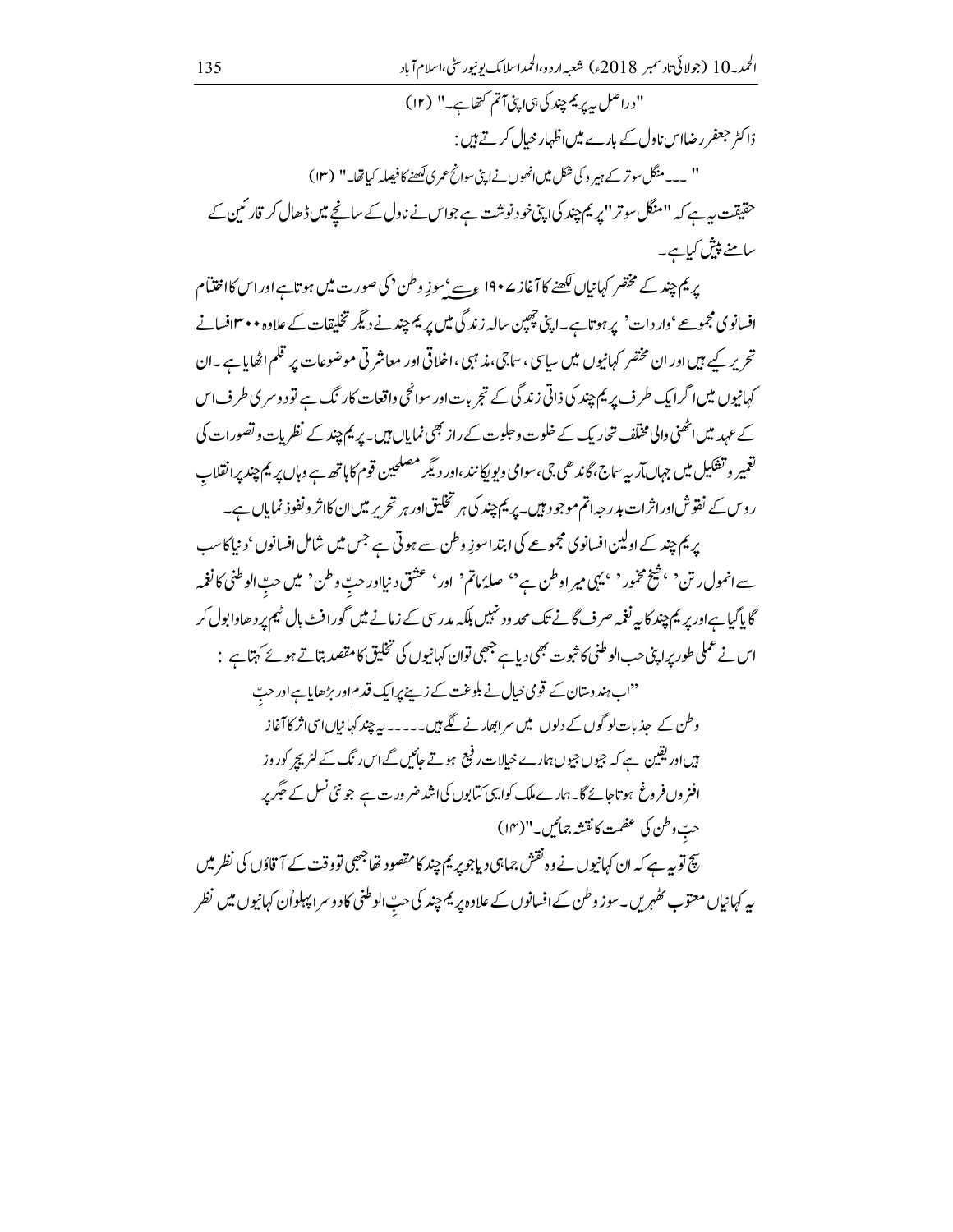آتاہے جس میں اُس نے بند ھیل کھنڈ کے دورہ کے دوران راجیوتوں اور بند بلوں کی بہادر کیاور حانیاز کی کے قصے بیان کئے ہیں جس کا ثبوت'' رانی سارندھا'' '' وکرمادت کا تیغہ'' اور راجہ'' ہر دول'' وغیر ہیں نظرآتاہے۔ ''ر پاست کادیوان''نوک حجھونک ،بھاڑے کاٹٹو،بڑے بابو،وغیر دافسانے ساسی رنگ میں ڈوپے ہوئے ہیں۔ گاندھیائی نظریات کے پر جار میں پر یم چند کے افسانے ' شراب کی دکان' ' ' لاگ ڈاٹ' ،' سہاگ کا جنازہ' ' سہاگ کی ساڑی'' انوںجو'، سمر ماترا'،'آخری تخفہ' ' بیو ی سے شوہر'،عجیب ہول'،' لال فیتہ'،علوس'،' آشاں برباد ' پیش پیش ہیں۔اُن میں ایک طرف اگر فرداور ساج کی اصلاح مقصود ہے تو دوسری طرف بدیشی مصنوعات کو ترک کرنےاور سو دیثی چز وں کو قبول کرنے کی ترغیب بھی موجود ہے۔ پر یم چند نے خود بھی سودیشی کھادی کار وبار شر وع کر کے عملی طور پر گاندھی کا سچا پیر ویننے کی کوشش کی ہے جس میں وہ کافی حد تک کامیاب رہا ہے۔مدن گوپال کلیات پر یم چند کے دیباجیہ میں رقم طراز ہیں :

"وفات سے دیں پندرہ سال پہلے پر <sup>ہم</sup> چند نے لگ بھگ <sup>ہی</sup>ں افسانے لکھے جن کا تعلق اُن کے بچپن پامعلمی کے تجربات سے ہیں۔'قزاقی'،'بڑے بھائی صاحب'،'چوری'،'ہولی کی چھٹی'،'میر ی پہلی رینا' ،'جیون سار'،'میری کہانی'، 'آپ بنتی'، 'ڈھیور سگھ'، 'مفت کرم داشتن'،'لاٹری''،'دفتری'،' شکوہ و شكليت'،'گلى ڈنڈا'،'رام ليل'وغير ہ-" ( ۱۵)

پنجايت،قربانی،سفيډخون،سواسير گيهوں،يوس کی رات،بانکاز ميندار،بيٹي کاد ھن،مشعل ہدايت، پچيتاوا میں دیہاتی زند گی کار نگ پیش کیا گیاہے جو پر یم چند کامحبوب ر نگ ہے کیو نکہ پر یم چند کی نہ صرف پیدائش گاؤں میں ہوئی تھی بلکہ زندگی بھراسے دیہات سے قریبی تعلق رہاا گراپک طرف' خانۂ داماد'،' خواب پریثاں'،' وہ محبت کی تيلي <sup>د</sup> ، ° ماں <sup>د</sup> ، ° ماں كا قاتل <sup>د</sup> ، ° مندر ، 'ماں كادلاور 'مامتا' بھيسے افسانوں ميں ماں كى ممتاكى خوشبواور مہك دل و دماغ کو معطر کرر ہاہے تو د وسر ی طرف<sup>ی ،</sup> سو تیلی ماں <sup>دد</sup>اور علیحد گی <sup>دد</sup> میں سو تیلی ماں کی سختیوں اور ظلم و ستم کو نشانہ بنایا ہے۔' گھاس والی'،' مالکن'،' سھاگی'،' سہاگ کی ساڑی'،' بڑے گھر کی بٹی'،' ستی'،' سمریاترا'،'اجلاس <sup>د جیسے</sup> افسانوں میں ساج،گھر بلوزند گیااور عورت سے وابستہ مسائل پر قلم اٹھایاہے۔

یر یم چند بچپن کے زمانے میں قزاقی نامی ڈاک کے ہر کارہ سے بے حد متاثر تھا۔اس کاذ کراس نے اپنی کہانی " قزاقی" میں کیاہے۔افسانہ' چوری'،' خانۂ داماد'،' سوین' اور' رام لیلی'میں اگرایک طرف اپنے بچپن کی آزاد اور حسین زندگی کاتذ کرہ کیاہے تو دوسری طرف مولوی صاحب کی تدریس اور طریق<sup>ی</sup>ہ تعلیم پر بھی روشنی ڈالی ہے۔'رام لیلٰ' (ور بحکی ڈنڈا' جیسے افسانے لکھ کراس کھیل سے اپنی محبت کااظہار کیا ہے۔افسانہ'' ہولی کی چھٹی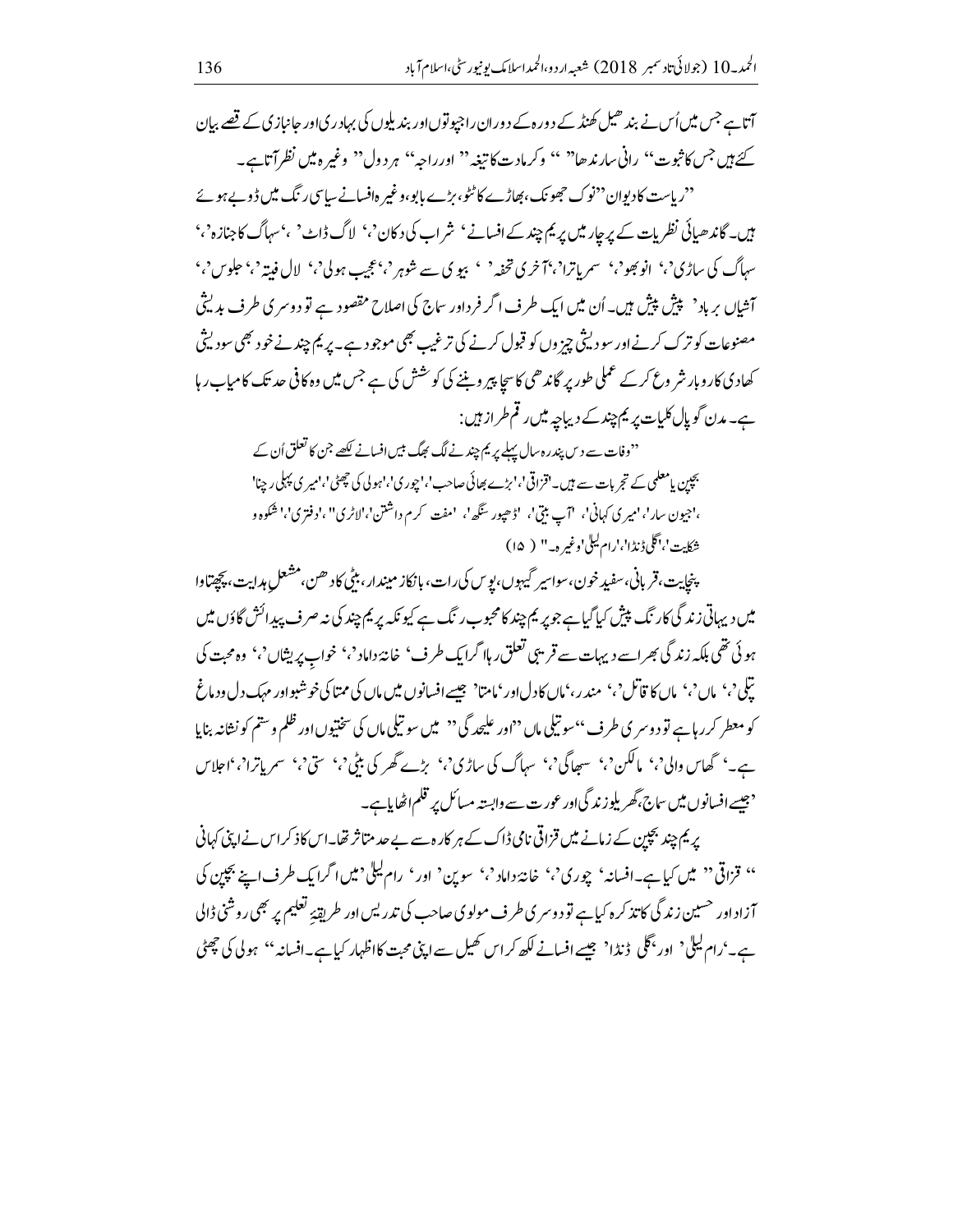" بیں گڑ کی چوری کاواقعہ قلم بند کیا ہے۔" جیون سار" جو دراصل پر <sup>یم</sup> چند کی آپ بیتی ہے، میں پر یم چند نے اپنی زندگی کے تخصی اور تکلیف دہایام کاذ کر کیاہےا گرایک طرف پر یم چندنےافسانہ'' لاٹری'' میں اپنی قسمت آزمائی کا قصہ بیان کیاہے تو دوسری طرف اپنے دفتر کے ملازم'' دفتری'' کی زند گی کے پردے میں خود اپنی زند گی کا قصہ چھٹرا ہے۔

''میر ی پہلی ر چناکا تعلق''پریم چند کے لڑ کپن کے زمانے سے ہے جو پر یم چند کے دور کے رشتہ دار ماموں کے رومان سے متعلق تھی۔افسانہ ''کیتان'' کے ہیر و حَجَت سَنگھ کی خصوصیات خود پر یم چند سے ملتی ہیں۔افسانہ ''مستعار گھڑی'' میں بیو پی اپنے شوہر کی شاکی ہے۔ پر یم چند کی پہلی بیوی بھی ہمیشہ اس سے شاکی رہیں۔افسانہ ''شکست کی فتح"اور "مجبوری" میں منشی پر یم چند نے اپنی بیوی شیورانی دیوی کانقشہ پیش کیاہے۔" گرہ راہ" میں ستیہ پر کاش نہ صرف ماں کی ممتاسے محروم ہوا تھا بلکہ باپ کی عد م توجہی کا شکار بھی تھا۔ پر یم چند کاواسطہ بھی کچھ اس فشم کی صورت حال سے پڑاتھا۔

افسانہ ''آپ بنی''اور ''ڈھپور سَگھ'' میں پر یم چند نے اپنے ٹھگنے کاحال بیان کیاہےاس طرح'' جنت کی دیوی°'میں ساس بہوکے روایتی جھگڑے کاتذ کرہ کیاہے۔افسانہ''تینتر''میں تین لڑ کیوں کی پیٹھ پر پیداہونے والے بچہ لو گوں کی نظر میں منحوس گرداناجاتاہے۔ پر یم چند خود بھی بینیتر ' تھے یعنی تین بہنوں کے بعد پیداہو ئے تھے جن میں سے پہلی د و بہنیں بچپن ہی میں مر چکی تھیں البتہ اس کی تیسر ی بہن سکھی زندہ رہی۔

یریم چند کا حافظہ کمز ور تھا۔اس کا بیان افسانہ ''آ خری حیلہ '' میں کیا ہے۔افسانہ '' دوسری شادی'' میں کہانی کے مرکز پی کر دار کا والد دوسر پی شاد پی کرلیتاہے خود پر یم چند کے والد نے بھی دوسر پی شاد پی کی تھی۔افسانہ '' د یوې ''میں بین کی بېوی کی جو خصوصات اور شکل وصورت بیان کی گئی ہیں ہو بہو وہی خصوصات اور شکل وصور ت یر یم چند کی پہلی بیوی کی تھی۔ بیوہ، عقد بیوہ گاناور بے جوڑاور بے میل شادی کاذ کر پر یم چند نےافسانہ ''آ دھار'' '' سوت ''''برات''،''قهر خدا''''لعنت ''''دو بهبنیں''، ''سہاگ کا جنازہ''،'خودی'' ''خونی''، ''پریم کی ہول'' میں کیا ہے جو نہ صرف پر یم چند کا دل پسند اور محبوب موضوع ہے بلکہ اس کی زند گی کے نشیب وفراز میں خود بیوہ کا بہت زیادہ عمل د خل رہاہے۔ کہانی '' سچائی کااُپہار '' میں منشی پر یم چند نے اپنے کسی اسکول کا واقعہ قلم بند کیا ہے اس طرح کہانی <sup>د دفلس</sup>فی کی محبت ''میں گجراتی خاتون کا لگاؤاور فطر کی میلان ادب کی طرف تھا۔ پر یم چند کی بیوی شیورانی دیوی بھی ادب کی طرف مائل تھی۔افسانہ '' دھاّلہ میں ایک یتیم لڑ کی کاذ کر ہے۔پریم چند بھی بچپن میں ماں کے سائے سے محروم ہو گئے تھے۔''بڑے بھائی صاحب''میں پتنگ بازی کاذ کر ہے۔ بچپن میں پر یم چند کا بھی یہی شغل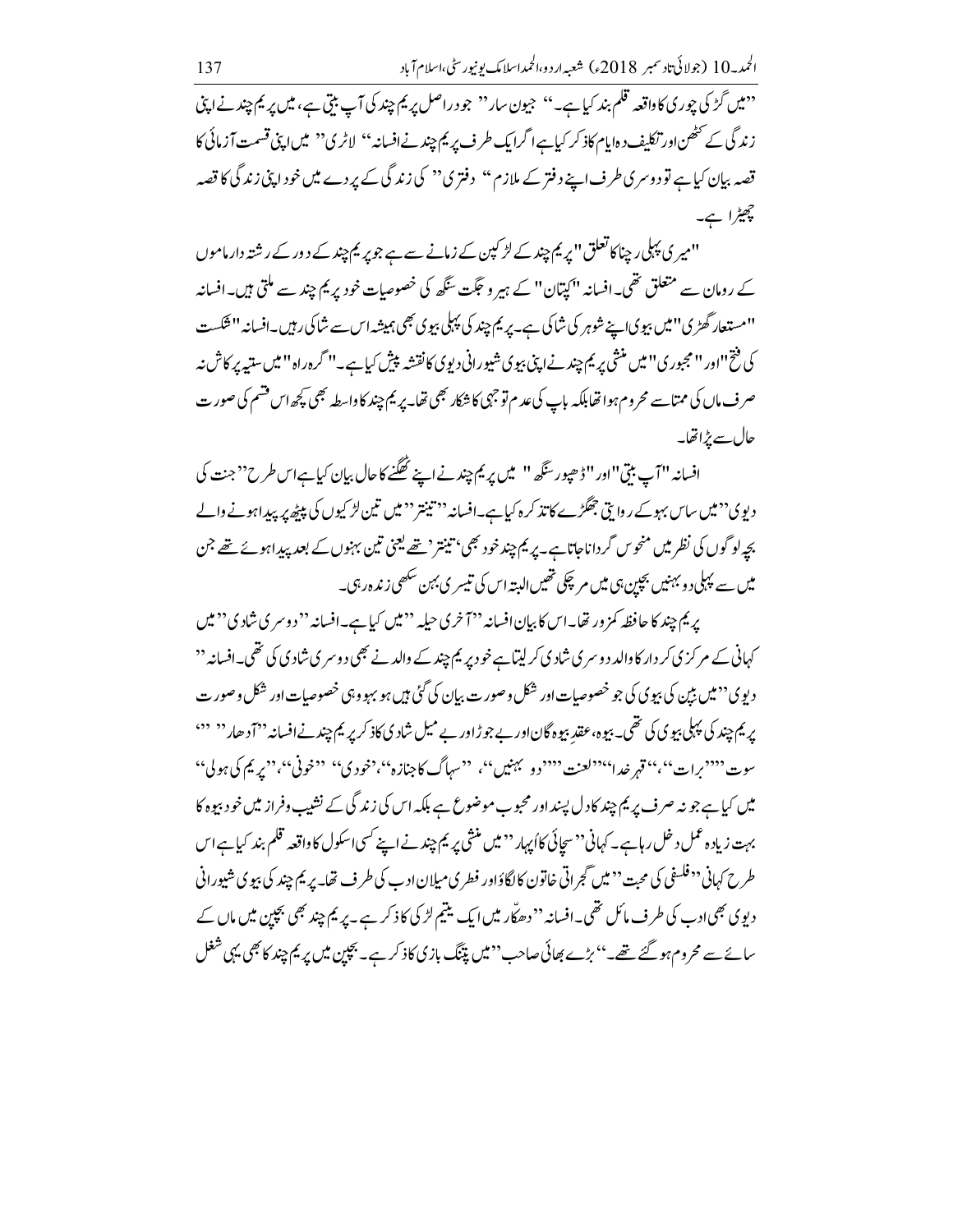تھا۔''مفت کرم داشتن'' میں پر یم چند نے کسی کی سفارش کی حامی تو بھر ی تھی مگر سفارش کرنے کا حیال تک ذ ہن میں نہ تھااتفا قاًاس آ د می کاکام ہو گیااور مفت میں وہ پر یم چند کااحسان مند تھا کہ بیہ کام پر یم چند کی سفارش کی وجہ سے ممکن ہواہے۔ کہانی ''غم نہ داری بزیہ خر''میں بکری کی عادت کا مذاق اُڑایاہے۔ پر یم چند نے بھی اپنے بیٹے کی پیدائش یر ماں کا دووہ موافق نہ ہونے کی وجہ سے ایک کجری خریدی تھی ۔ پریم چند کاگھر عید گاہ کے قریب تھا۔ وہ عید کے موقع پر قرب جوار سے آنے والے لوگوں کو عید کی نماز پڑ ھنے کے لیے عید گاہ آتے ہوئے دیکھاکر تا تھاغالباً یہی منظر دیکھ کراس نے ''عید گاہ'' کے نام سے ایک شاہ کار افسانہ لکھا۔ تاگی پر یم(پارکی جت) میں پر یم چندنے مار واڑیا سکول کے منبجر کاشی ناتھ کے معاشقے کاذکر کیاہے۔افسانہ ''یوس کی رات '' میں ہلکو کا داستان غم دراصل پر یم چند کا داستان غم ہے۔ ہلکو کھیت کے اُجڑ حانے پر خوش تھا کہ اب یو س ک رات جاگ کر نہ گزار ٹی پڑے گیااور پر یم چندا پنے بیٹے کی ر حلت پر خوش تھا کہ فکر وں کا آدھا بو جھ کم ہو گیا ہے۔پریم چند نے '' بازیافت '' میں ایک گنوار ، پھوہڑ اور غیر مہذب عورت کی کہانی بیان کی ہے خود پر یم چند کی اپنی بٹی بھی ناخوانده تقمي اس طرح°<sup>9 شک</sup>وه و شکايت''،''بد نصيب مال°' '' بچول متى <sup>دو</sup> په <sup>دوس</sup>م ''''معصوم بچه ''روشنی اور مالکن '' نئی بیو ی°' وغیر ہ سب کہانیاں ایسی ہیں جو پر یم چند کی زند گی کے کسی نہ کسی پہلو، نظر بے، عقیدے،احساسات و محسوسات سے تعلق رکھتی ہیں۔

## حواله جات: مدن گویال،م تب؛کلبات پریم حیب ( خطوط) حلدےا، دہلی: قومی کونسل برائےاُردوز ہان نئی  $(r)$  $\triangle\Lambda\Gamma$   $\Gamma$   $\Omega$   $\Omega$ (۴) ڈاکٹر قمرر ئیس،منشی پر یم چپ نے،شخصی<u>ہ —</u> اور کارنامے، علی گڑھ: ایجو کیشنل بک ہاؤس،۱۹۸۳ء،ص۳۶۳ (۲) شیورانی دیوی، پر پم حیب : گھسے مسین، دہلی: انجمن تر قی اُردو،ص۳۶۹ F

- (۷) ڈاکٹر شیم نکہت پر یم چیٹ کے ناولوں مسین سوانی کردار ، دہلی: جمال پریس،۱۹۷۵ ء،ص ۱۵۴
	- (۸) امرت رائے، فتسلم کاسسیاہی، نئی دہلی: ساہتیہ اکادمی، ۱۹۹۲ء، ص۷۵ م